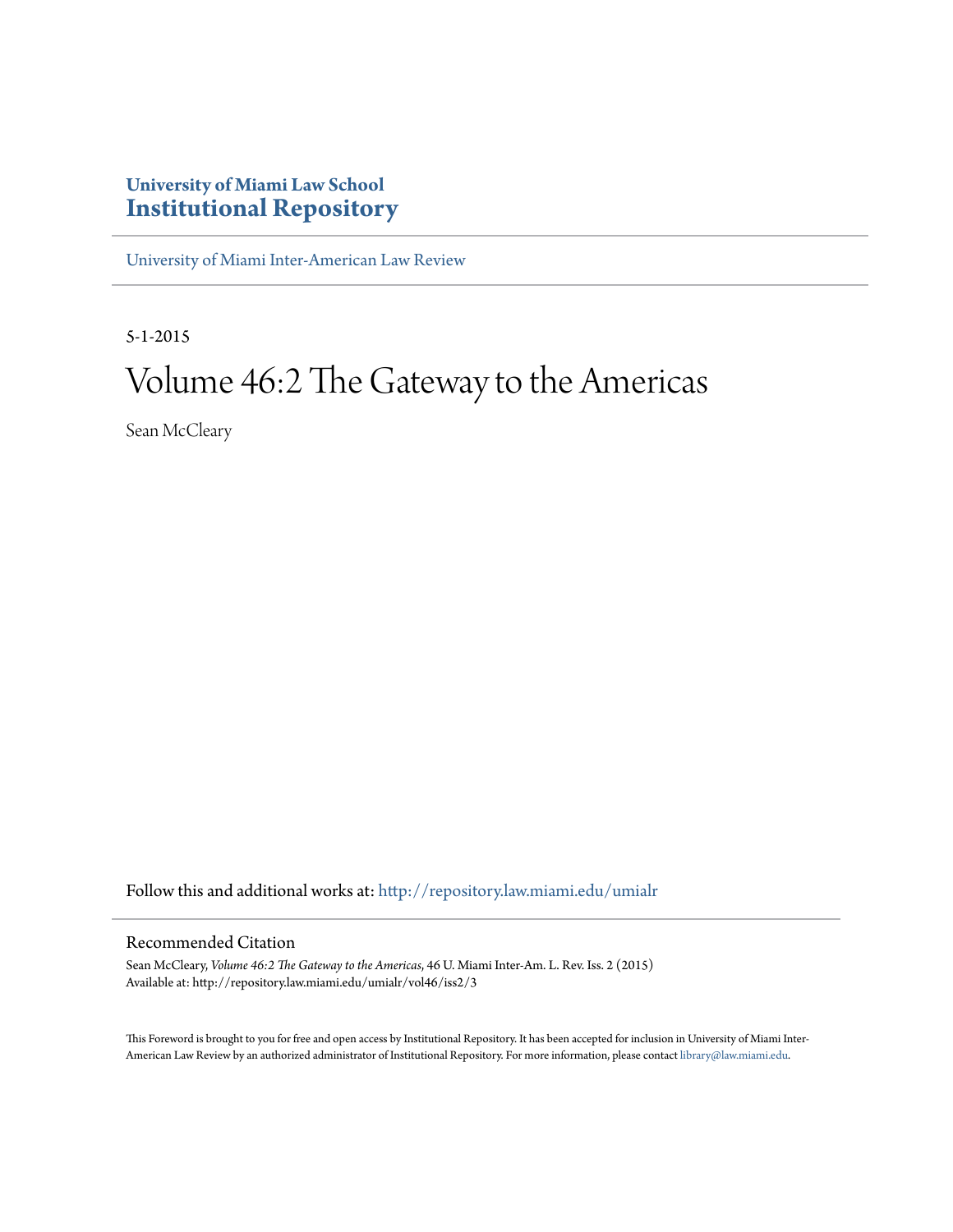## **Volume 46:2 The Gateway to the Americas**

Sean McCleary, Editor-in-Chief<sup>1</sup>

#### PRACTITIONER ARTICLES AND STUDENT NOTES

The Inter-American Law Review (IALR) has always had a special place at the University of Miami School of Law. Both the journal and the law school represent the important connection between the United States and the Americas. Indeed, Miami is the *Gateway to the Americas*. IALR has always analyzed the legal, social, and economic connections among people in the Western Hemisphere and beyond. Volume 46:2 (Spring 2015) touches on legal education in the United States, transnational litigation in light of the Chevron-Ecuador legal saga, the Argentinian bond crisis, and the administration of healthcare in the contiguous U.S. and Puerto Rico.

In *Educación Legal en los Estados Unidos II: Educación de Postgrado, Educaci´on Continuada, y Consideraciones Comparativas*, Maria Elena Cobas Cobiella and M.C. Mirow offer Part 2 of their two part article that delves into the unique methodologies that exist in American law schools. They offer a unique perspective as they aim to educate foreign professors and practitioners on the structure and rigor of American legal education. It is with great pleasure that IALR publishes the second part of this informative article.

Our next article, *A Sour Battle in Lago Agrio and Beyond: The Metamorphosis of Transnational Litigation and the Protection of Collective Rights in Ecuador*, Manuel Gomez discusses the various dispute resolution mechanisms available in transnational litigation and how those mechanisms were applied in the Chevron-Ecuador legal battle.

In addition to the two articles, we offer two student papers, the first written by our Student Writing Editor, Irakli ("Eric") Shalolashvili. Eric offers *An Analysis of the Argentinian Bond Crisis*. His note focuses on Argentina's historic default on nearly \$94 billion of sovereign debt and how the Second Circuit Court of Appeals ruled in favor of the bondholders, sending shockwaves throughout the international bond market.

Former Staff Editor, Casaundra Johnson offers *Crossroads: How the Intersection of Technology, Medicine, and the Law,*

<sup>1.</sup> B.A., University of Florida 2011. J.D. Candidate, May 2015.